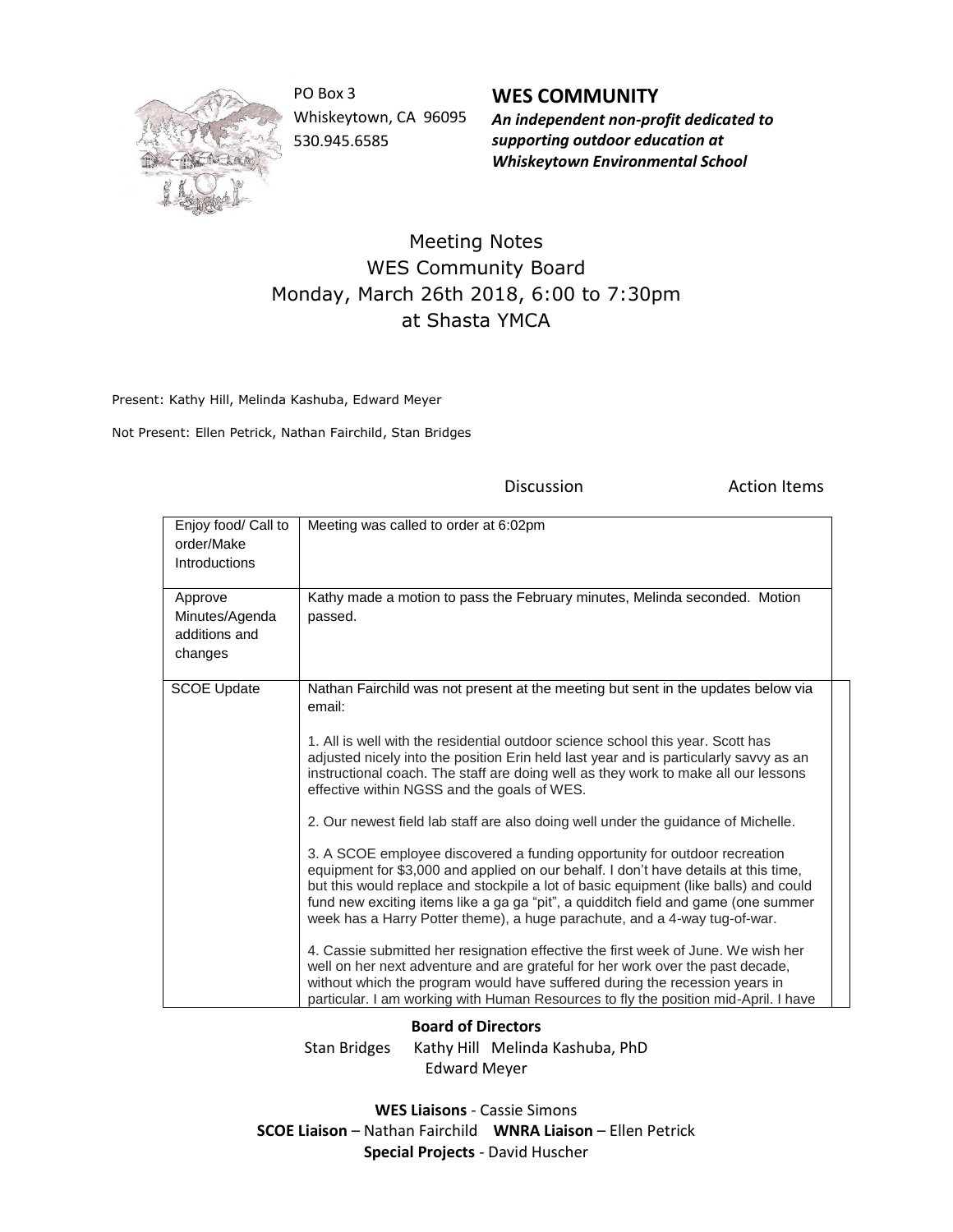|                          | some ideas among local people, past staff, and also expect some high quality<br>applicants from around the state. The position requires a teaching credential and at<br>least three years' experience in environmental education.                                                                                                                                                                                                                                                                                                                                                                                                                                                                                                                                                                                                                                                                                                                                                                                                                                                                                                                                                                                                                                                                                                                                                                                                                                                                                                                                                                                                                                                                                                                                                                                                                                                                                                                            |  |
|--------------------------|--------------------------------------------------------------------------------------------------------------------------------------------------------------------------------------------------------------------------------------------------------------------------------------------------------------------------------------------------------------------------------------------------------------------------------------------------------------------------------------------------------------------------------------------------------------------------------------------------------------------------------------------------------------------------------------------------------------------------------------------------------------------------------------------------------------------------------------------------------------------------------------------------------------------------------------------------------------------------------------------------------------------------------------------------------------------------------------------------------------------------------------------------------------------------------------------------------------------------------------------------------------------------------------------------------------------------------------------------------------------------------------------------------------------------------------------------------------------------------------------------------------------------------------------------------------------------------------------------------------------------------------------------------------------------------------------------------------------------------------------------------------------------------------------------------------------------------------------------------------------------------------------------------------------------------------------------------------|--|
|                          | Nathan also updated the board via email earlier in the month regarding the status<br>of the long discussed water bottle filling station. George was able to build one in<br>house and WES Comm funds are no longer needed for supplies. Additionally, the<br>long discussed water heater replacement and upgrade for the shower house is<br>proving to be a complex and multifaceted project that will have to be pushed<br>further down the road in regards to permissoning and funding. In light of these<br>updates, Nathan made a request of the Board to fund a new portable sound<br>system for the campus as the old one unexpectedly failed. An email vote was<br>taken regarding a motion to fund a new sound system and the motion passed.<br>Kathy presented Lena with a check for \$1,024.24 for the purchase of a new<br>system.                                                                                                                                                                                                                                                                                                                                                                                                                                                                                                                                                                                                                                                                                                                                                                                                                                                                                                                                                                                                                                                                                                                |  |
| <b>WNRA Update</b>       | Ellen Petrick was not present at the meeting but sent in the updates below via<br>email:                                                                                                                                                                                                                                                                                                                                                                                                                                                                                                                                                                                                                                                                                                                                                                                                                                                                                                                                                                                                                                                                                                                                                                                                                                                                                                                                                                                                                                                                                                                                                                                                                                                                                                                                                                                                                                                                     |  |
|                          | • Bat Chat is scheduled for the evening of June 2, at WES.<br>. Whiskeytown will be hosting Trout Days at Brandy Creek<br>Marina on Tuesday and Wednesday of this week. This annual<br>inter-agency event reaches hundreds of local elementary<br>students each day with water-themed activities.<br>. Our Gold Rush programs begin April 12, and will reach over 600<br>students this year. Thanks to Nate, we received excellent<br>feedback on our Teacher Guide through SCOE's Shelly Craig.<br>• The new kayak shed at Oak Bottom is complete. We will be<br>transferring boats in the next few weeks. Kayak programs will<br>all be based out of Oak Bottom this summer. Paddle Board<br>programs will run out of Brandy Creek.<br>• Matt has been working with Kate Bates to coordinate kayak use<br>for the WES summer program. They are looking at six<br>possible days. The partnership utilizes our kayaks, staff, and<br>volunteers.<br>. We will be coordinating with State Parks on a new joint summer<br>program this year to bring under-served youth to both the<br>state park and Whiskeytown throughout the summer.<br>. We will again host Eagles Soar Youth Activities for an eight<br>week summer program.<br>• There will be another Climate Change teacher workshop this<br>summer: Travel and work with National Park Service<br>specialists at seven national parks to learn how climate<br>change impacts our public lands, and how to use park<br>resources to teach important science concepts in and out of<br>the classroom. This "teacher professional development road<br>trip" will circumnavigate the Klamath Circle of Discovery July<br>22 to August 3; \$1500 includes instruction, transportation,<br>lodging, breakfasts, and lunches. Partial scholarships<br>available. To register call (541) 594-3092, or navigate<br>to go.nps.gov/climateconnections.<br>· Seasonal Interp. staff will enter on duty April 30. |  |
| <b>Treasurers Report</b> | Bill has come due for the annual PO Box rental of \$54.00, which Kathy paid.                                                                                                                                                                                                                                                                                                                                                                                                                                                                                                                                                                                                                                                                                                                                                                                                                                                                                                                                                                                                                                                                                                                                                                                                                                                                                                                                                                                                                                                                                                                                                                                                                                                                                                                                                                                                                                                                                 |  |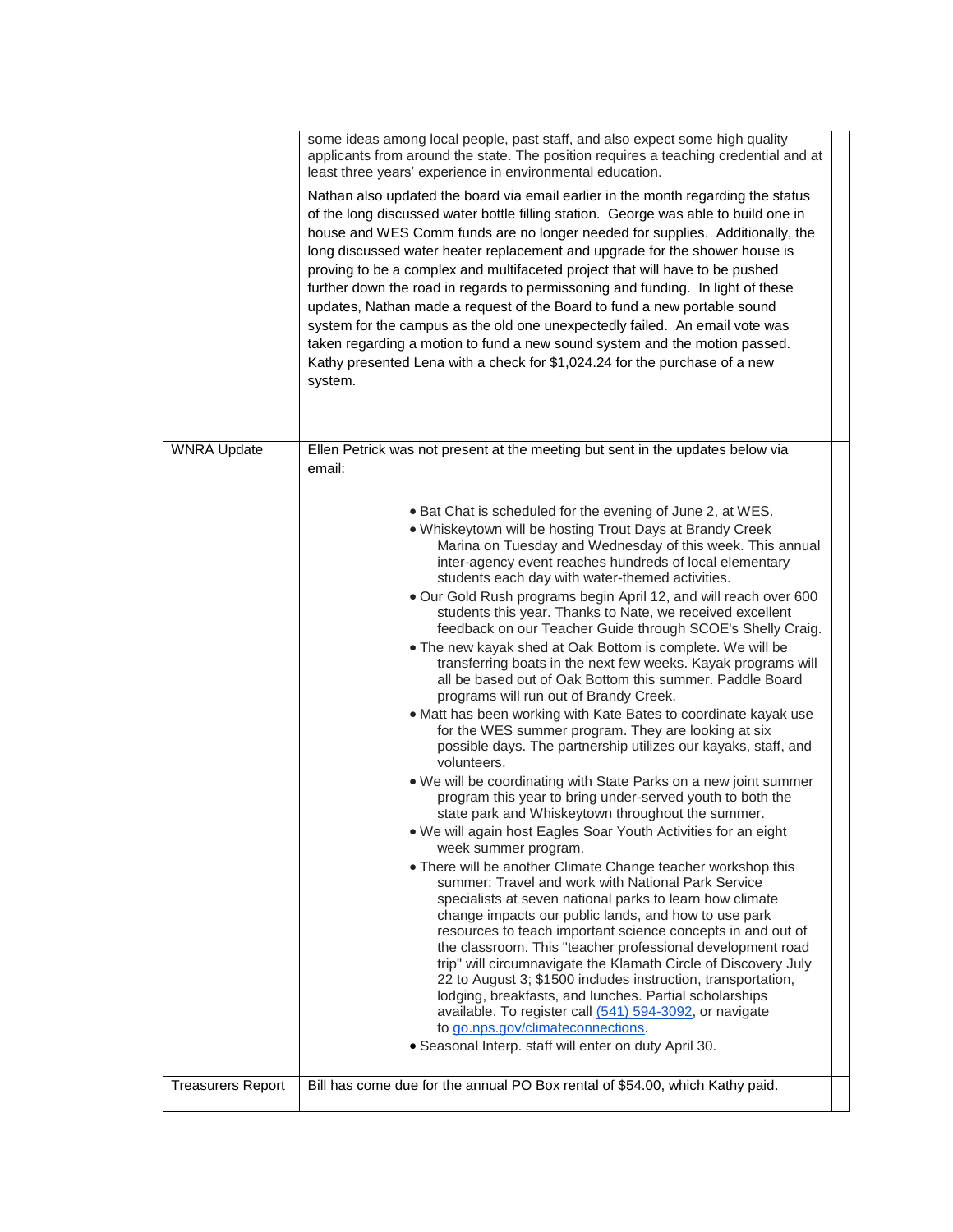|                                                 | It seems as if the two checks given to Nathan, one check for \$1,512.00 from the<br>remaining money on the Chevron Grant and one check for \$464.98 from the<br>March 4 Science, have not yet been cashed as the amount has not been taken out<br>of the account. Kathy will follow up.<br>\$5,000.00 from NSGT needs to be spent and accounted for by June at the request<br>of the donor. See discussion in budget section of the notes regarding ideas on<br>qualifying purchases.<br>Kathy will start with getting the books in order in preparation to submit our taxes. |
|-------------------------------------------------|-------------------------------------------------------------------------------------------------------------------------------------------------------------------------------------------------------------------------------------------------------------------------------------------------------------------------------------------------------------------------------------------------------------------------------------------------------------------------------------------------------------------------------------------------------------------------------|
| On-going<br><b>Business</b>                     |                                                                                                                                                                                                                                                                                                                                                                                                                                                                                                                                                                               |
| Purchase of New<br>Sound System for<br>WES Camp | Nathan made a request of the Board via email to fund a new portable sound<br>system for the campus as the old one unexpectedly failed. An email vote was<br>taken regarding a motion to fund a new sound system and the motion passed. New<br>system has been ordered and is on its way. \$1,024.24 total. Kathy will drop check<br>off to Lena for payment.                                                                                                                                                                                                                  |
| Teacher<br><b>Appreciation Night</b>            | Melinda gave a recap of the event: K-8 teachers learning about enrichment<br>activities that they could bring their classes to. Booths were there from some of<br>the agencies, etc handing out info regarding science and educational activities.<br>Melinda handed out info regarding the field labs and had a wonderful time talking<br>to teachers about WES and its programs.                                                                                                                                                                                            |
|                                                 | $6th$ grade teacher with U-Prep was interested in WES experience somewhat<br>outside of the curriculum to combine nature and pull the classes together socially<br>at the beginning of the semester. Discussion of SCOE looking to open new<br>markets outside of the traditional past standard residential educational program.                                                                                                                                                                                                                                              |
|                                                 | Melinda met Judy Flores, interim SCOE Superintendent, and she expressed<br>interest in attending one of our meetings.                                                                                                                                                                                                                                                                                                                                                                                                                                                         |
| SCOE-WES<br>Community<br>Friends Agreement      | Nathan gave a copy of the MOU between SCOE and Friends of the Schreder<br>Planetarium for us to reference and model in the drafting of an MOU between<br>SCOE and WES Community. Discussion of how we would like clarification<br>regarding the extent to which the MOU covers/protects us in broad cases involving<br>SCOE and WES. Question of what type of insurance do we need? Melinda will<br>discuss these questions with Legal Advisor David Huscher.                                                                                                                 |
|                                                 | Kathy made a motion to spend up to \$200.00 for legal consultation from David<br>Huscher if needed, Melinda seconded. Motion passed.                                                                                                                                                                                                                                                                                                                                                                                                                                          |
| Update WES<br>Video                             | Melinda spoke with Minnie and got some details regarding updating the video,<br>what to keep and what to get rid of. Make it less personality driven, more lasting<br>broad themes so that the video can be "evergreen". Discussion of including<br>Nathan and WES staff in the planning as this video is a showcase/ad for WES<br>programs and its direction depends greatly on their input. Would like to set up a<br>meeting with Minnie, Nathan, and WES Comm to discuss ideas and come up with<br>a 3-5 minute video.                                                    |
| Approve 2018<br><b>Budget</b>                   | Discussion of how the AED (#6 on the WL) and Sound System purchase can be<br>assigned to large donation from NSGT. These items seem as if they fit the desired                                                                                                                                                                                                                                                                                                                                                                                                                |